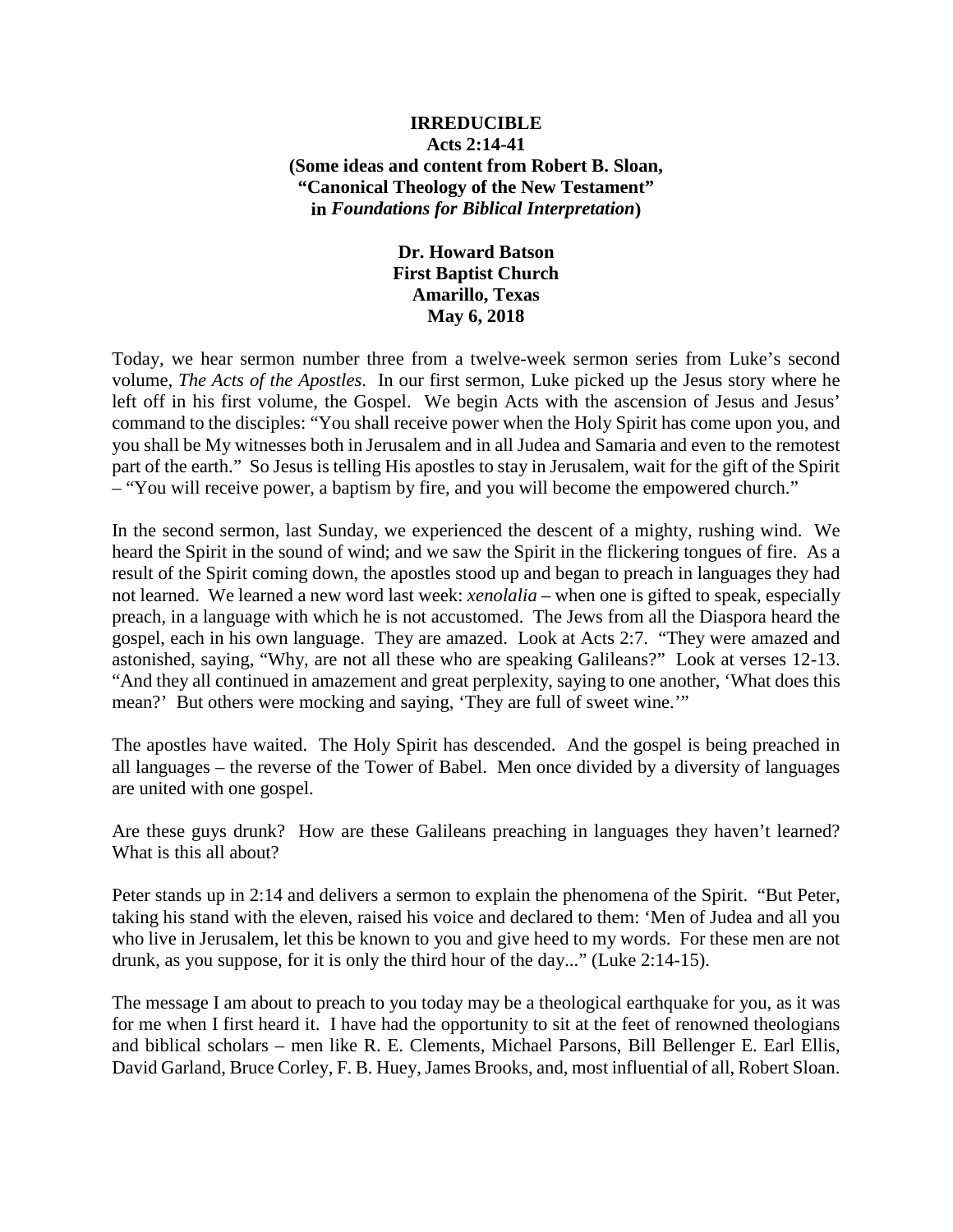Of all the lessons I absorbed from these learned men, there is no lesson that has shaped my theology as much as this message.

My sole authority for preaching and teaching is God's Word – the Old and the New Testaments. I try to faithfully deliver to you what I uncover from Jeremiah, or Paul, or the author of Hebrews. To the best of my ability, I try to be faithful to the text and tell you what it says, what the original author meant to the original audience, and then help apply it to our lives today. I do not try to reshape the text; I let the text reshape us.

But the paramount question is: "What is at the center of the New Testament? What holds these books together?" These books are very, very different – these 27 works. Some are Gospels – they are sort of like biographies of Jesus. Others are more like letters – we call them epistles. And then there is apocalyptic literature at the end – Revelation. What is at the center of all these various books? Some of the books are very Jewish, like the Epistle to the Hebrews. In Hebrews, Jesus is a high priest after the order of Melchizedek. Others are very much Gentile-sounding, like the Gospel of Mark. In Mark, a Roman soldier, a Gentile, declares at its climax, "Truly this was the Son of God."

What is the dominating center of the New Testament? What combines these biographies, history (Acts), letters, homilies, and apocalyptic literature into a coherent whole?

Here is the earthquake statement: The early church had a theological core – a set of beliefs – before it had a New Testament.

Paul didn't have a New Testament – he was writing the New Testament. The early churches didn't have these 27 books at their worship services.

Let's assume for the sake of argument that 1 Thessalonians, written about A.D. 50, represents the earliest of the 27 books of the New Testament. We assume that Jesus died no later than A.D. 33. We have a period of two decades, at the minimum, during which early Christians prayed, preached, sang, worshiped, evangelized, and experienced the presence of the Lord in their midst – without having even one document of what we call the New Testament. And that's one community in Thessalonica who had one book – so we're really talking about almost a century of worship without a complete collection called the New Testament.

And despite the fact they didn't have any of the books of the New Testament, they believed something. They preached something. They lived something. What was that? How do we find it?

Are you following me? Scripture for the early church was the Old Testament.

But from the very beginning, the earliest Christians had a theology. They believed something, even though they didn't have a New Testament. And the best place, of all places, to find this theological core of the apostles is in the book called *The Acts of the Apostles*. We are upon it today, the center of the early church.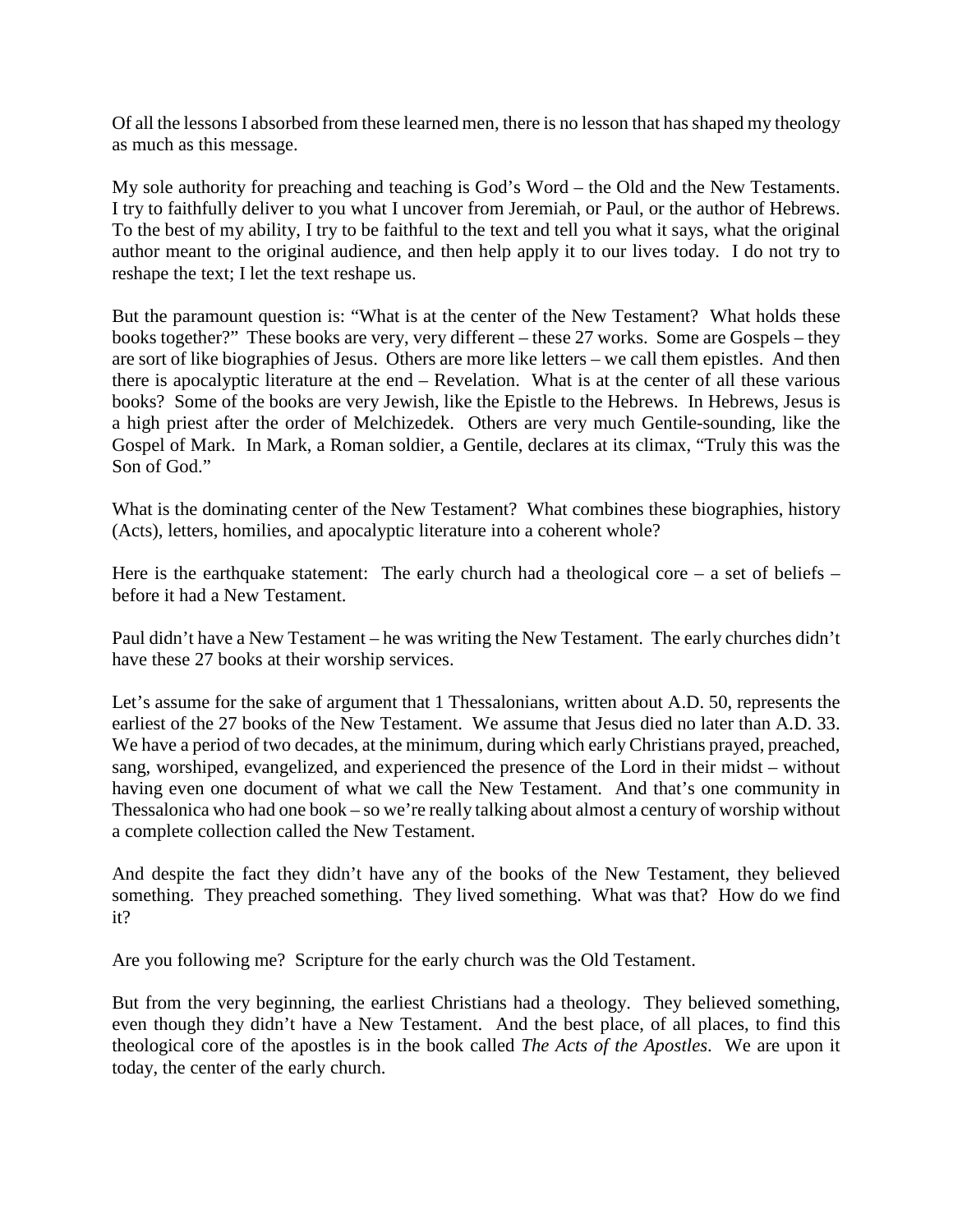The first time I grasped the theological core that existed before a single New Testament book was penned, I began to understand the New Testament. I began to read the New Testament with new lenses. When I understood the apostles' theology preached in Acts, then I understood the rest of the New Testament. And I want to give you that opportunity today.

You see, the *Acts of the Apostles* is more than a history of the early church. It is a theological history of the progress of the gospel to the uttermost parts of the earth. And what is preached in Acts is later applied by Paul to specific communities where churches have been planted. He applies this core I'm going to give you today to their problem or situation and produces this "occasional" literature.

There are various hymns collected in the New Testament, like Philippians 2 or Colossians 1, from which we can derive an insight into this common core of Christianity, but the very best place is right here in Acts 2 and the other early sermons preached by the apostles, especially Peter.

Our fixed points for discussion:

•First we have the beginning of the Christian movement, the birth of the church some time around the advent of the fourth decade of the first century, about A.D. 33.

•Then, eventually, by A.D. 367, we have a list of the 27 books of the New Testament found in an Easter letter of Athanasius, Bishop of Alexandria.

•In between, we have that fluid period where we don't yet have an authoritative New Testament, at least not complete in every place. Yet we have something called the church, which is living and preaching Jesus.

The center begins with the life of Jesus, this rabbi from Nazareth. He's a charismatic preacher, a miracle worker. He's a friend to sinners and an innovative interpreter of the Jewish law. He's put to death at the instigation of Jewish authorities during the procuratorship of Pontius Pilate. There follows an unexpected and dramatic series of resurrection appearances, which convinced His disillusioned and disheartened followers that, in fact, He had been raised by God to absolute life.

These Christians, convinced by their living Lord, used the Old Testament as their scripture and formed churches. They worshiped, they gave, they sang, they were persecuted. But they had a mission and message of the risen Lord to take throughout the Mediterranean world.

The early church had a theology before it ever had a New Testament – the New Testament which now gives us our theology. I'm going to give you the core of this early theology which the church preached and taught, lived out and loved, even before they ever had a New Testament.

### **I. In the events surrounding the person of Jesus, God was fulfilling the ancient Jewish scriptures.**

Look how Peter begins his sermon in Luke 2:16. "But this is what was spoken of through the prophet Joel: And it shall be in the last days, God says, that I will pour forth My Spirit on all mankind; and your sons and your daughters will prophesy, and your young men shall see visions, and your old men shall dream dreams...I will in those days pour forth My Spirit."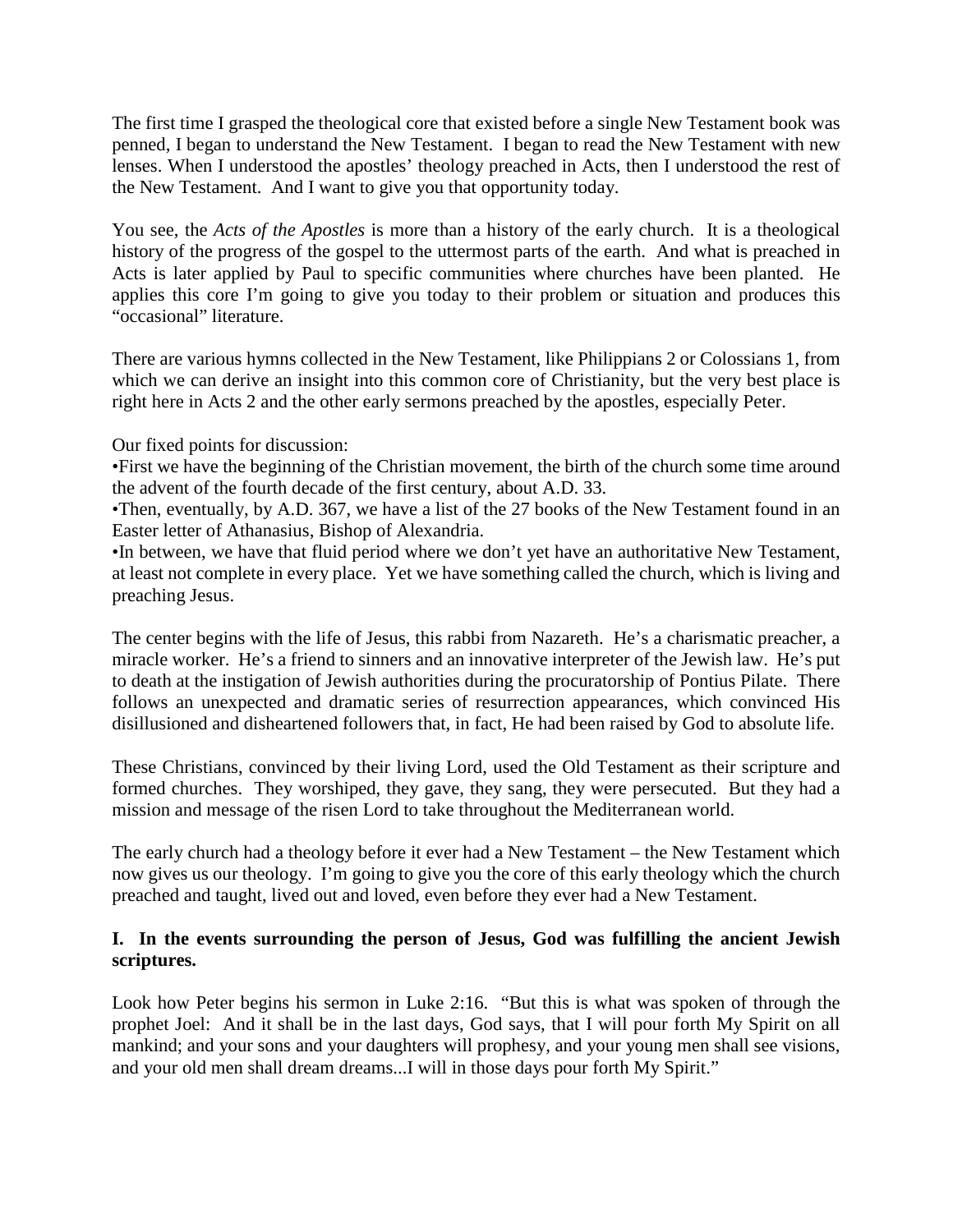It is (v. 20), the Great and glorious Day of the Lord, of which the Old Testament prophets had been speaking.

One of the original tenets, the foundation of the apostles' theology is that everything about Jesus was a fulfillment of the Old Testament scriptures. So when the Spirit is poured forth in Acts 2, the response is, "Oh, don't be surprised. The prophet Joel told us about this, saying, "The day of the Spirit, the day of the Lord would come."

But Peter does that throughout this sermon and in other sermons in Acts. He uses Psalm 16 in Luke 2:25, when David says of Jesus, "'...You will not abandon my soul to Hades, nor allow Your Holy One to undergo decay. You have made known to me the ways of life; You will make me full of gladness and Your presence.' Brethren, I may confidently say to you regarding the patriarch David that he both died and was buried, and his tomb is with us to this day. And so, because he was a prophet and knew that God had sworn to him with an oath to seat one of his descendants on his throne, he looked ahead and spoke of the resurrection of the Christ, that He was neither abandoned to Hades, nor did His flesh suffer decay. This Jesus God raised up again, to which we are all witnesses."

Peter argues that the patriarch David is speaking of the resurrection of Jesus! The Jesus story fulfills scripture.

It happens again at the end. Peter uses Psalm 110. Look at verse 34: "For it was not David who ascended into heaven, but he himself says: 'The Lord said to my Lord, "Sit at My right hand, until I make Your enemies a footstool for Your feet."'"

David envisions that Yahweh, the Lord, said to David's Lord, Jesus, "Sit at My right hand, until I make Your enemies a footstool for Your feet." Therefore, at least three times in this first sermon, we see that Peter connects what's happening in the life of Jesus to the Old Testament scriptures: the pouring out of the Spirit from Joel 2; the resurrection of Jesus from Psalm 16; the ascension to the right hand of God from Psalm 110.

The life of the church, therefore, continues the scriptures of ancient Israel, especially in the person and life of Jesus, His crucifixion and resurrection.

### **II. The crucifixion of Jesus had been ordained by God and was, moreover, a mighty act of conquest and deliverance for His people.**

In other words, God is not surprised by the crucifixion. The disciples were surprised, disillusioned, and disappointed. But not God.

Look at Luke 2:23. "This Man, delivered over by the predetermined plan and foreknowledge of God, you nailed to a cross by the hands of godless men and put Him to death. But God raised Him up again, putting an end to the agony of death, since it was impossible for Him to be held in its power."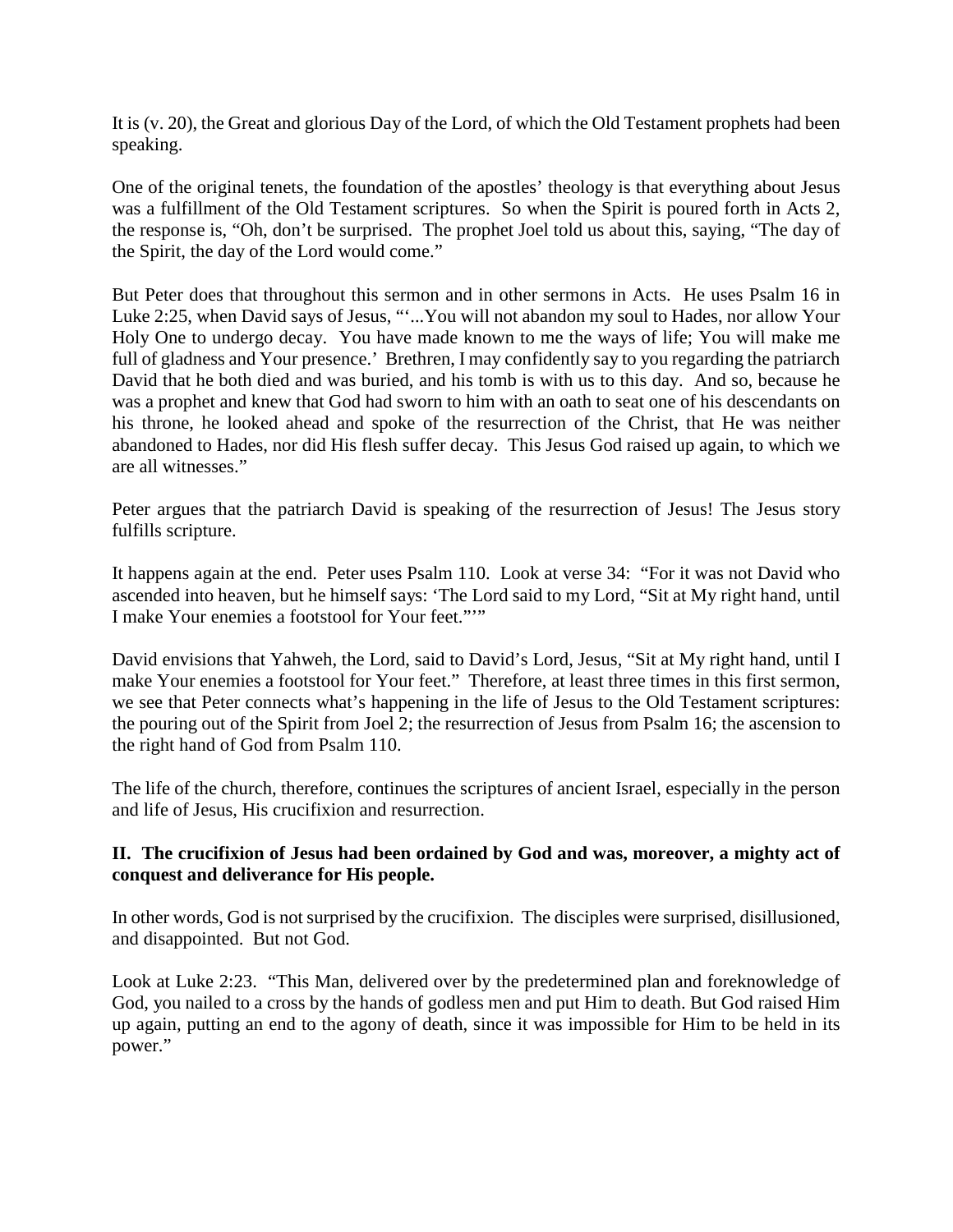Yes, the idea of a crucified Messiah was unthinkable to a Jew. Criminals are crucified, not holy kings. But this was the plan of God – not just the ploy of evil men.

### **III. This same crucified and risen Jesus is being exalted to the heavenly throne at the right hand of God and was installed as both Messiah and Lord, the supreme agent and executor of the kingdom of God.**

Not only was He crucified, paying for your sins; not only was He resurrected, confirming the power and plan of God; but He is ascended and seated at the right hand of God. Look at verses 32-33. "This Jesus God raised up again, to which we are all witnesses." They had seen Him. "Therefore having been exalted to the right hand of God, and having received from the Father the promise of the Holy Spirit, He has poured forth this which you both see and hear."

Then Psalm 110; He is enthroned with His enemies as His footstool, and He is – notice – "both Lord and Christ – this Jesus whom you crucified" (v. 36). He not only is the Christos, the Messiah, the Anointed One of Israel, He is the *kyrios*, the Lord – a word reserved for Yahweh Himself.

### **IV. Jesus pours forth the Spirit of God upon His people and, thus, He Himself is present in our midst as the living Lord.**

That's what this whole sermon is about, isn't it? Jesus has told them, "You shall receive power when the Holy Spirit has come upon you." He told them that John baptized with water, but they would be baptized with the Spirit. So, in this sermon, Peter takes this whole passage in Joel and talks about the pouring forth of God's Spirit upon God's people.

Look at 2:18 again. "Even on My bondslaves, both men and women, I will in those days pour forth of My Spirit."

Look at verse 33: "Therefore having been exalted to the right hand of God, and having received from the Father the promise of the Holy Spirit, He has poured forth this which you both see and hear." They see the fire; they hear the wind. God's Spirit is present, poured out by the Jesus who ascended to heaven.

## **V. The same Jesus will again be manifested to the world to vindicate His people and judge all the earth.**

"It ain't over 'til it's over," as they say. This Jesus who has ascended will also descend. You remember what was said by the divine beings in Acts 1:11? "And they said, 'Men of Galilee, why do you stand looking at the sky? This Jesus, who has been taken up from you into heaven, will come in just the same way as you have watched Him go into heaven."

In Acts 2, our passage today, Peter preaches (v. 20), "the sun shall be turned into darkness and the moon into blood, before the Great and Glorious Day of the Lord shall come." The day of the outpouring of His Spirit was not only a day of deliverance for God's people, but a day of judgment for God's enemies, an apocalyptic day of signs and wonders. Look at verse 19: "I will grant wonders in the sky above and signs on the earth below, blood, and fire, and vapor of smoke."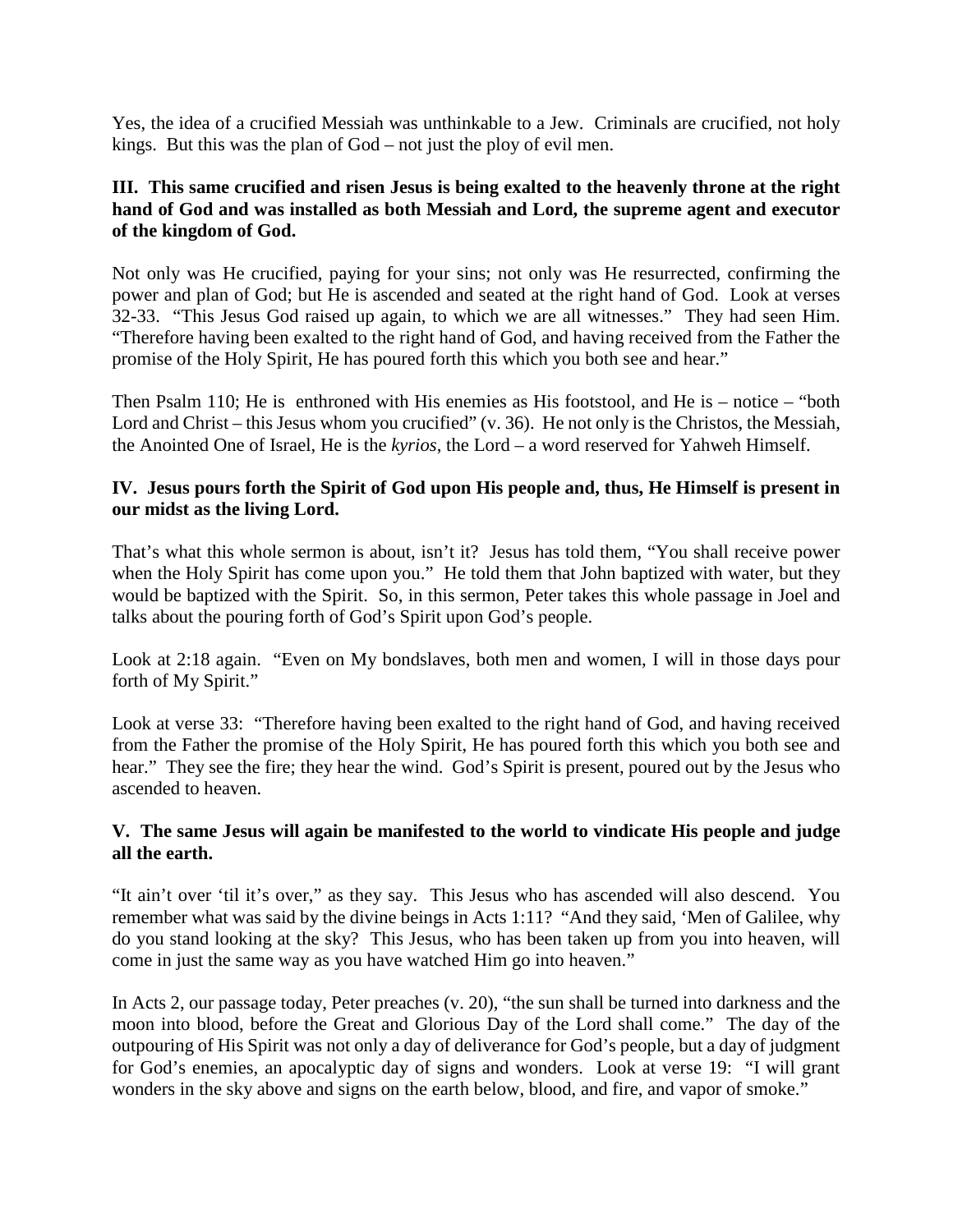"So the story of Jesus isn't over," the early church believed and taught. Jesus will come again for His bride – the church, His people – the new Israel.

There is another tenet they taught, and this is the most important for us. If everything else is true, you'd better be sure of this last one.

### **VI. To participate in the saving work of God through Christ and be included among the people of God, one must turn from sin and believe on the risen Christ as Messiah and Lord, confessing Him through baptism in His name.**

In other words, repent. If Jesus really does fulfill all the ancient scriptures, if God was working uniquely for our salvation – satisfying the debt of our sins in the crucifixion and re-establishing victory in the resurrection of Jesus – if the Spirit has been poured forth upon God's people, if the great day of the Lord is coming, if you want to be on the right side of the ledger, you must repent and call Jesus both Messiah and Lord.

Look at verse 36. "Therefore let all the house of Israel know for certain that God has made Him both Lord and Christ – this Jesus whom you crucified." The call at the end of Peter's sermons is to repent. It's not just this first sermon of Peter's. We see these same things in all of Peter's sermons.

2:37-38; 41: "Now when they heard this, they were pierced to the heart, and said to Peter and the rest of the apostles, 'Brethren, what shall we do?' Peter said to them, 'Repent, and each of you be baptized in the name of Jesus Christ for the forgiveness of your sins; and you will receive the gift of the Holy Spirit...So then, those who had received his word were baptized; and that day there were added about three thousand souls."

Really quick. Acts 3. Peter and James are going up to the temple at the hour of prayer. A man is begging for alms. Peter says, "Silver and gold have I none, but what I do have I give you in the name of Jesus Christ the Nazarene – walk!" The man stands up and walks. The people gather together in amazement again, and Peter preaches his second sermon in Acts 3:11. Look at 3:18. "But the things which God announced beforehand by the mouth of all the prophets, that His Christ would suffer, He has thus fulfilled."

In fact, he says in 3:24, "the prophets who have spoken, from Samuel and his successors onward, also announced these days." What else did He call for them to do? Look at verse 19. "Therefore repent and return, so that your sins may be wiped away, in order that times of refreshing may come from the presence of the Lord." And finally, in 3:26, "God raised up His Servant and sent Him to bless you by turning every one of you from your wicked ways."

There you have it. This is the theology of the apostles. This is the core, the nucleus, the foundation from which everything else is built. These tenets I give you today tie the New Testament together into one coherent word of God. And if you understand these things, you can understand the New Testament. And if you do not understand these things, you cannot understand the New Testament.